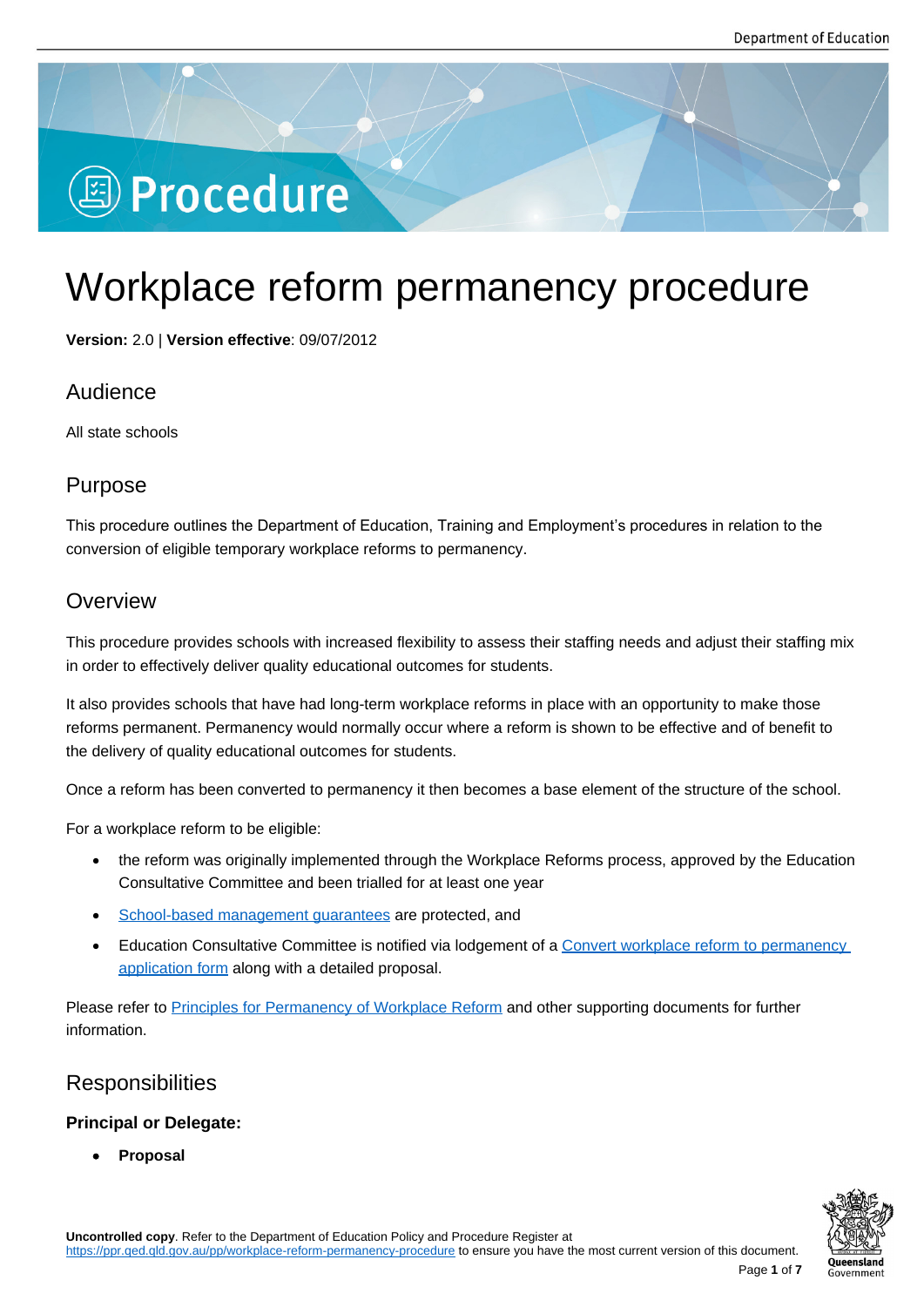- o be aware of the timelines for the workplace reform permanency process
- o be aware of the workplace reform permanency process by referring to the Workplace reform to permanency flowchart
- o refer to Workfor[ce Planning where appropriate](https://ppr.qed.qld.gov.au/attachment/workplace-reform-to-permanency-application-form-and-other-documents.docx)
- o [develop a formal writte](https://ppr.qed.qld.gov.au/attachment/workplace-reform-to-permanency-flowchart.pdf)n proposal which contains, at a minimum, the follo[wing information:](https://ppr.qed.qld.gov.au/attachment/workplace-reform-to-permanency-flowchart.pdf)
	- full [description of the ref](https://ppr.qed.qld.gov.au/attachment/workforce-planning.docx)orm under consideration including:
		- full costing based on school notional salaries, the source of school funds or vacant positions allocated to the reform
		- program/s from which funds or positions have been withdrawn
		- ongoing capacity to f[und the arrangement wh](https://ppr.qed.qld.gov.au/attachment/workplace-reform-to-permanency-application-form-and-other-documents.docx)ere the reform involves the purchase of a full position
	- impact on the school-based management guarantees particularly:
		- class sizes
		- provision [of non-contact time](https://ppr.qed.qld.gov.au/attachment/workplace-reform-to-permanency-application-form-and-other-documents.docx)
		- protection of specialist teacher positions, and
		- protection of the transfer system
- o result of the most current review of the reform. Such review being conducted not later than the term immediately preceding the proposal
- o statement of the process to be undertaken and specific timelines for consultation in the consideration of permanency
- o statement on the process for managing reconsideration of the permanency should circumstances change, and
- o results of the ballot of affected staff.
- **Co[nsultation Process](https://ppr.qed.qld.gov.au/attachment/workplace-reform-to-permanency-application-form-and-other-documents.docx)**
	- o assume responsibility for the conduct of the consultation process
	- o notify Local Consultative Committee on the Convert workplace reform to permanency application form of the intention to begin a consultation process pursuant to the Principles for permanency of workplace reform at least fourteen (14) days prior to the commencement of consultation
	- o [at least fourteen \(14\) days prior to th](https://ppr.qed.qld.gov.au/attachment/workplace-reform-to-permanency-application-form-and-other-documents.docx)e com[mencement of a consultation process, provide a copy of the](https://ppr.qed.qld.gov.au/attachment/workplace-reform-to-permanency-application-form-and-other-documents.docx) proposal to:
		- all affected employees
		- **Local Consultative Committee, and**
		- Principal Human Resource Consultant.
	- o consult with all affected staff to evaluate the reform against agreed criteria
	- $\circ$  conduct a ballot of all affected employees to determine whether support, equivalent to not less than two-thirds of employees who vote, exists in respect of the proposal to convert the reform to

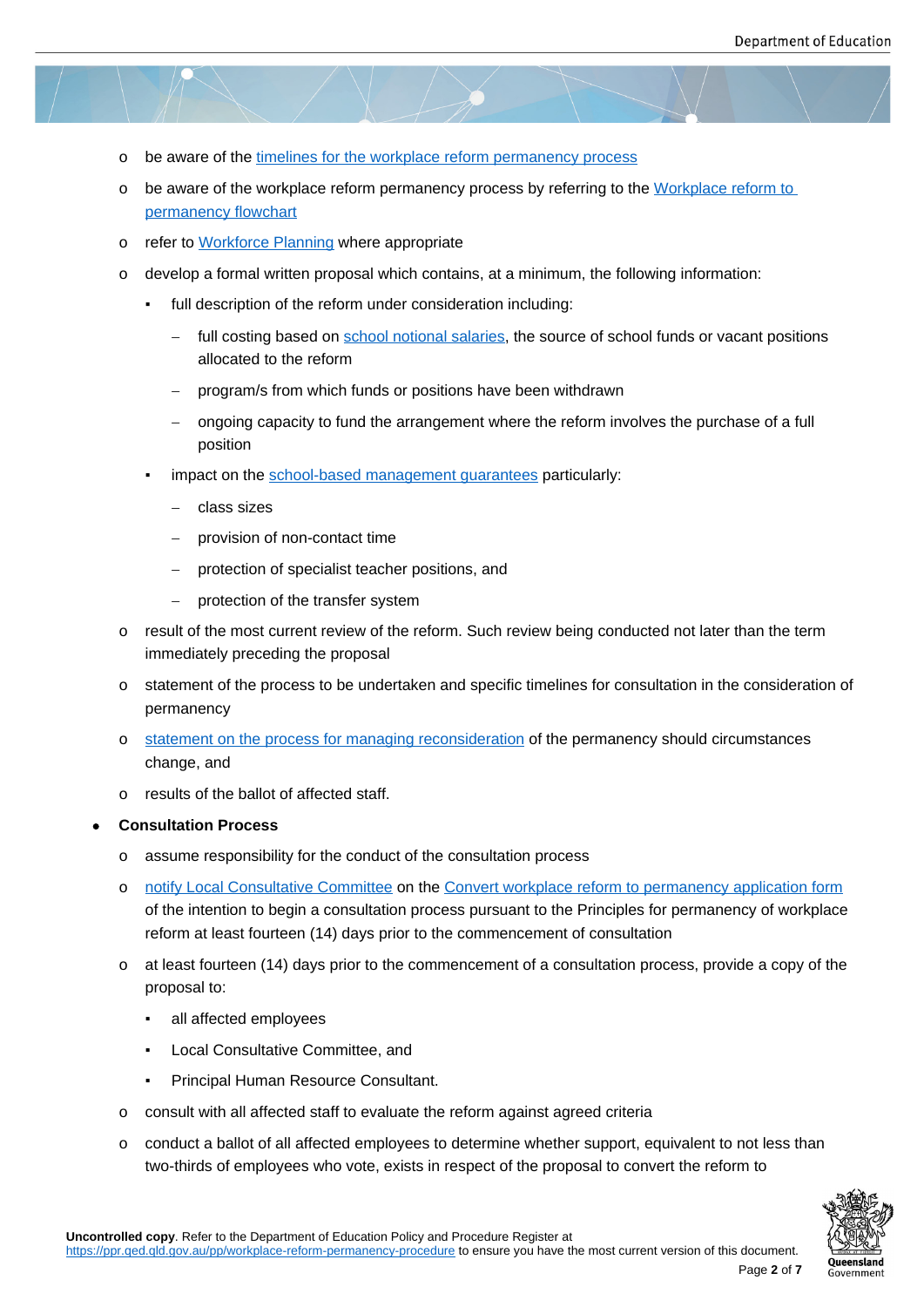permanency. Where the affected employees represent two or more groups of employees, the ballot is to achieve two-thirds support amongst each of the groups, to be considered sufficient to warrant permanency.

o complete consultation process at least one school term prior to the proposed date for implementation of the permanency. This period may be the last term of the initial twelve month period in the case of a standard workplace reform.

#### **Application Process**

- o apply to the Local Consultative Committee for approval of the conversion to permanency one term in [advance of proposed imple](https://ppr.qed.qld.gov.au/attachment/standard-and-non-standard-workplace-reforms.pdf)mentation. The application contains:
	- documents listed under the Proposal (see above) and to be signed off by the Principal (or delegate) and all members of the Local Consultative Committee, and
	- a statement of the outcome of the ballot process, including the questions asked in the ballot and the results of the ballot as verified by the union representative/s at the school
- o forward application and relevant documentation, once approved by the Local Consultative Committee, to the Regional Office for noting/endorsement.
- o refer matter to Education Consultative Committee/Regional Office for advice and assistance where the Local Consultative Committee is unable to reach a consensus decision

#### **Principal Human Resources Consultant:**

- liaise with schools regarding timelines for submission of workplace reform permanency proposals
- coordinate receipt of workplace reform permanency applications
- review proposals to ensure all relevant information is included in proposal, compliance with School-based management guarantees, allocation of positions, funding sources identified etc.
- determine whether job evaluation is required
- [identify the need for recru](https://ppr.qed.qld.gov.au/attachment/workplace-reform-to-permanency-application-form-and-other-documents.docx)itment and selection processes where applicable
- ensure all endorsements for proposal have been obtained. i.e. Local
- Consultative Committee, Regional Human Resource Manager, Assistant Regional Director and Regional **Director**
- forward endorsed workplace reform permanency proposals to Workforce Recruitment and Employment for processing
- ensure requests are entered onto regional database for future reference.

#### **Regional Human Resources Manager:**

- provide advice to Principal on financial implications, where applicable
- endorse workplace reform permanency application.

#### **Assistant Regional Director:**

- provide advice to Principal on the impacts to school curriculum and educational outcomes
- endorse workplace reform permanency application.

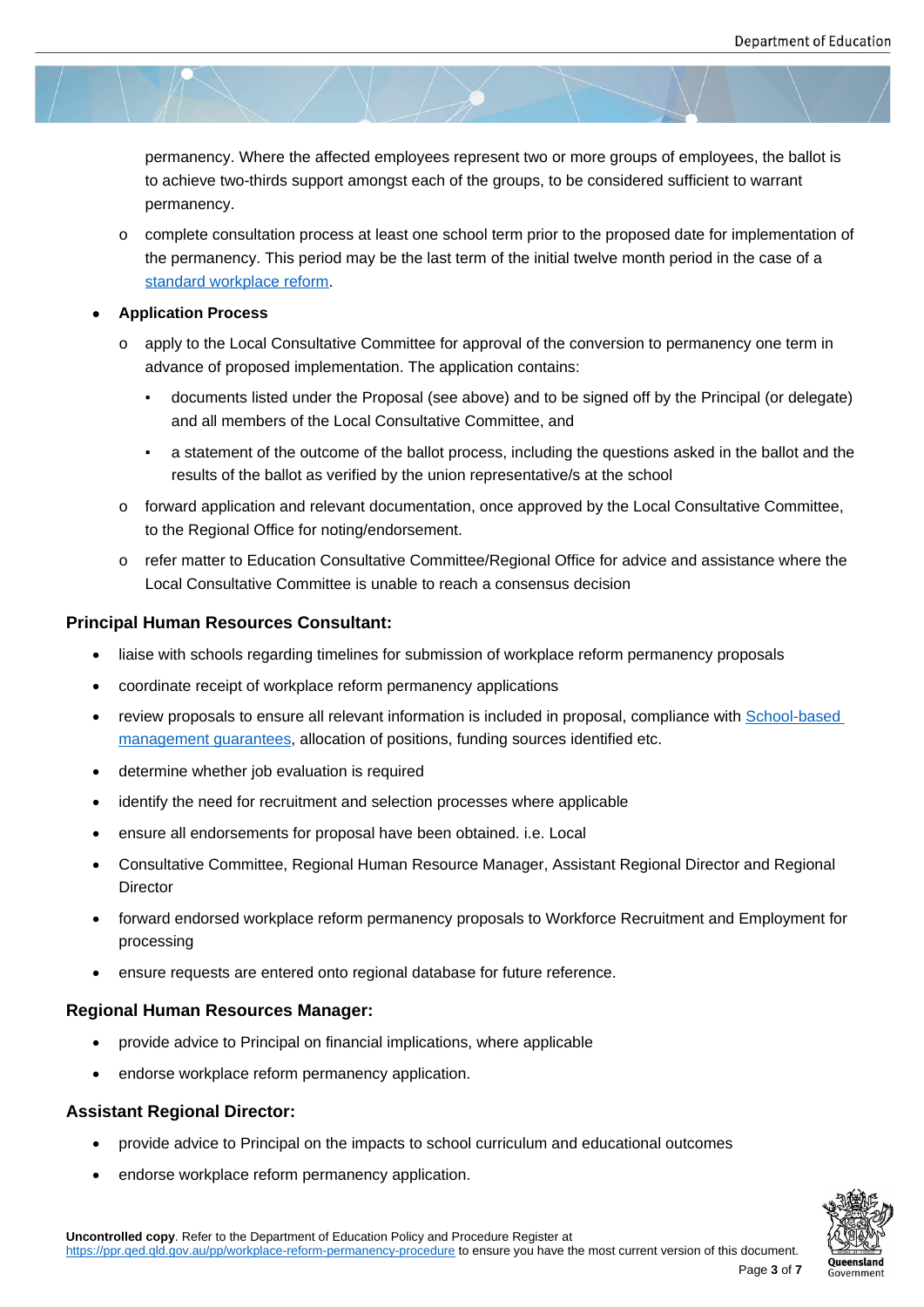#### **Regional Director:**

- have accountability for all regional workplace reform reporting and audit functionality
- endorse workplace reform permanency application.

#### **Local Consultative Committee:**

- complete Convert workplace reform to permanency application form and forward with a copy of the proposal to the Regional Office
- consider all applications for conversion of workplace reforms to permanency
- may appr[ove proposed workplace reform in cases where it is consist](https://ppr.qed.qld.gov.au/attachment/workplace-reform-to-permanency-application-form-and-other-documents.docx)ent with one of the standard workplace reform proposals
- review the operation of the reform in the preceding twelve month period
- reflect on the ongoing applicability of the school's approved workforce plan and the relevance of the [proposed perman](https://ppr.qed.qld.gov.au/attachment/standard-and-non-standard-workplace-reforms.pdf)ency
- produce a summary of the findings of the review in terms of the benefits and outcomes for the school, in particular, the educational outcomes for students
- only approve the conversion of reforms to permanency where the results of the ballot support the proposed change, and where the Regional Office has noted the proposed change
- verify that the information and consultation processes undertaken are consistent with the spirit and intent of the principles for permanency of workplace reform.

#### **Workforce Recruitment and Employment:**

- schedule meeting with Education Consultative Committee for consideration of workplace reform permanency applications
- prepare agenda for meeting
- provide copies of applications to the Queensland Teachers Union, Together Queensland Industrial Union of Employees, United Voice Union, Workforce Relations and Executive Director Workforce Services (the bodies that make up the Education Consultative Committee)
- attend Education Consultative Committee meeting to obtain approval/non-approval workplace reforms
- contact region if Education Consultative Committee requires further information before final approval/nonapproval is provided
- advise schools/regions of outcome of reform via electronic correspondence
- organise and schedule billing to those schools where there are costs associated with the workplace reform in place
- update workplace reform database.

#### **Education Consultative Committee:**

**Eligibility** 

 consider only those workplace reforms for conversion to permanency where the following criteria have been met:

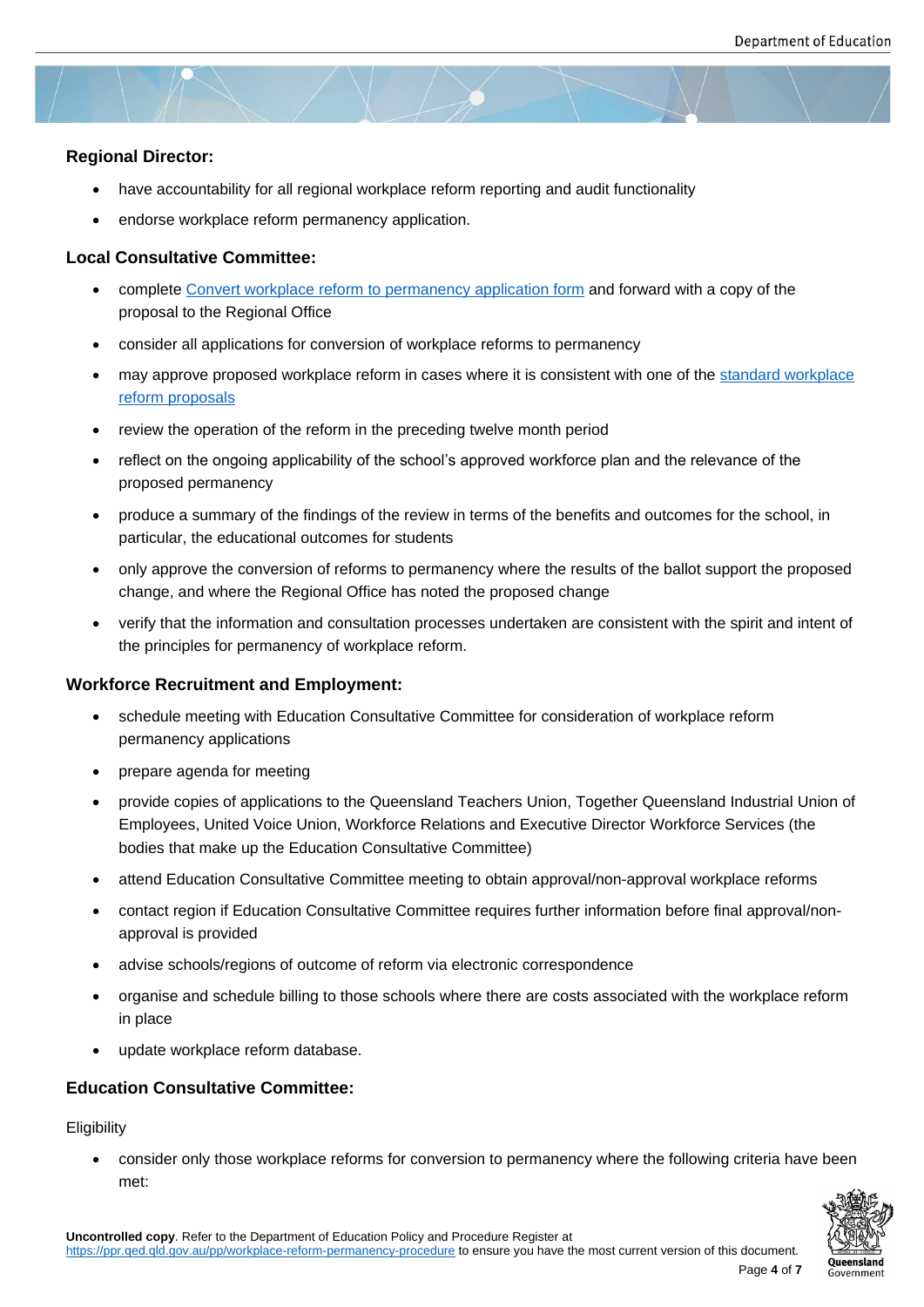- o the existing reform was originally implemented through the Workplace reform in schools program process as authorised by the relevant industrial instrument/s and negotiated between the unions and the Department, specifically
- o the reform was originally approved by Education Consultati[ve Committee and/or subsequently ext](https://ppr.qed.qld.gov.au/attachment/workplace-reform-to-permanency-application-form-and-other-documents.docx)ended [with Edu](https://ppr.qed.qld.gov.au/attachment/workplace-reform-to-permanency-application-form-and-other-documents.docx)cation Consultative Committee approval
- o the Principles for permanency of workplace reform have been adhered to
- o the school-based management guarantees contained in the Department of Education, Training and Employment Teachers' Certified Agreement 2010 (or replacement agreement), have been protected
- o the [reform has been trailed for a period of not less](https://ppr.qed.qld.gov.au/attachment/principles-for-permanency-of-workplace-reform.docx) than one year.
- Ref[orm](http://www.qirc.qld.gov.au/resources/pdf/certified_agreements/cert_agreements/2010/ca2_2010.pdf)[s involving classified teaching positions](https://ppr.qed.qld.gov.au/attachment/workplace-reform-to-permanency-application-form-and-other-documents.docx) [and/or](http://www.qirc.qld.gov.au/resources/pdf/certified_agreements/cert_agreements/2010/ca2_2010.pdf) creation [of public service positions](http://www.qirc.qld.gov.au/resources/pdf/certified_agreements/cert_agreements/2010/ca2_2010.pdf)
	- o decide on a case by case bsis whether the identified special circumstances are sufficient to warrant departure from the usual process.

## Process

The process for this procedure is set out in the Workplace Reform to Permanency flowchart.

For additional details, please refer to the Responsibilities section of this procedure.

## **Definitions**

Not applicable

## Legislation

- **Employment Arrangements Following Workplace Change Directive a**
- Recruitment and Selection Directive
- [Department of Education, Training and Employment Teachers](http://www.psc.qld.gov.au/page/corporate-publications/directive/alphabetical.shtml)' [Cert](http://www.psc.qld.gov.au/page/corporate-publications/directive/alphabetical.shtml)ified Agreement 2010 Clause 3.7.3
- [State Government Departments Cer](http://www.psc.qld.gov.au/page/corporate-publications/directive/alphabetical.shtml)tified Agreement 2009 Appendix 7, Clauses 3.4 3.5
- [Department of Education, Training and Employment \(Education\) Cleaners' Certified Agreement 2011](http://www.qirc.qld.gov.au/resources/pdf/certified_agreements/cert_agreements/2010/ca2_2010.pdf)
- [Department of Education, Training and Employment Teach](http://www.qirc.qld.gov.au/agreement_award/certified_agreements/public_sector.htm)er Aides' Certified Agreement 2011

### Dele[gations/Authorisations](http://www.qirc.qld.gov.au/resources/pdf/certified_agreements/cert_agreements/2009/ca92_2009.pdf)

[Nil](http://www.qirc.qld.gov.au/resources/pdf/certified_agreements/cert_agreements/2008/ca339_2008.pdf)

## Policies and procedures in this group

- Recruitment and selection policy
- Criminal history check procedure
- [Employee separation procedure](https://ppr.qed.qld.gov.au/pp/recruitment-and-selection-policy)

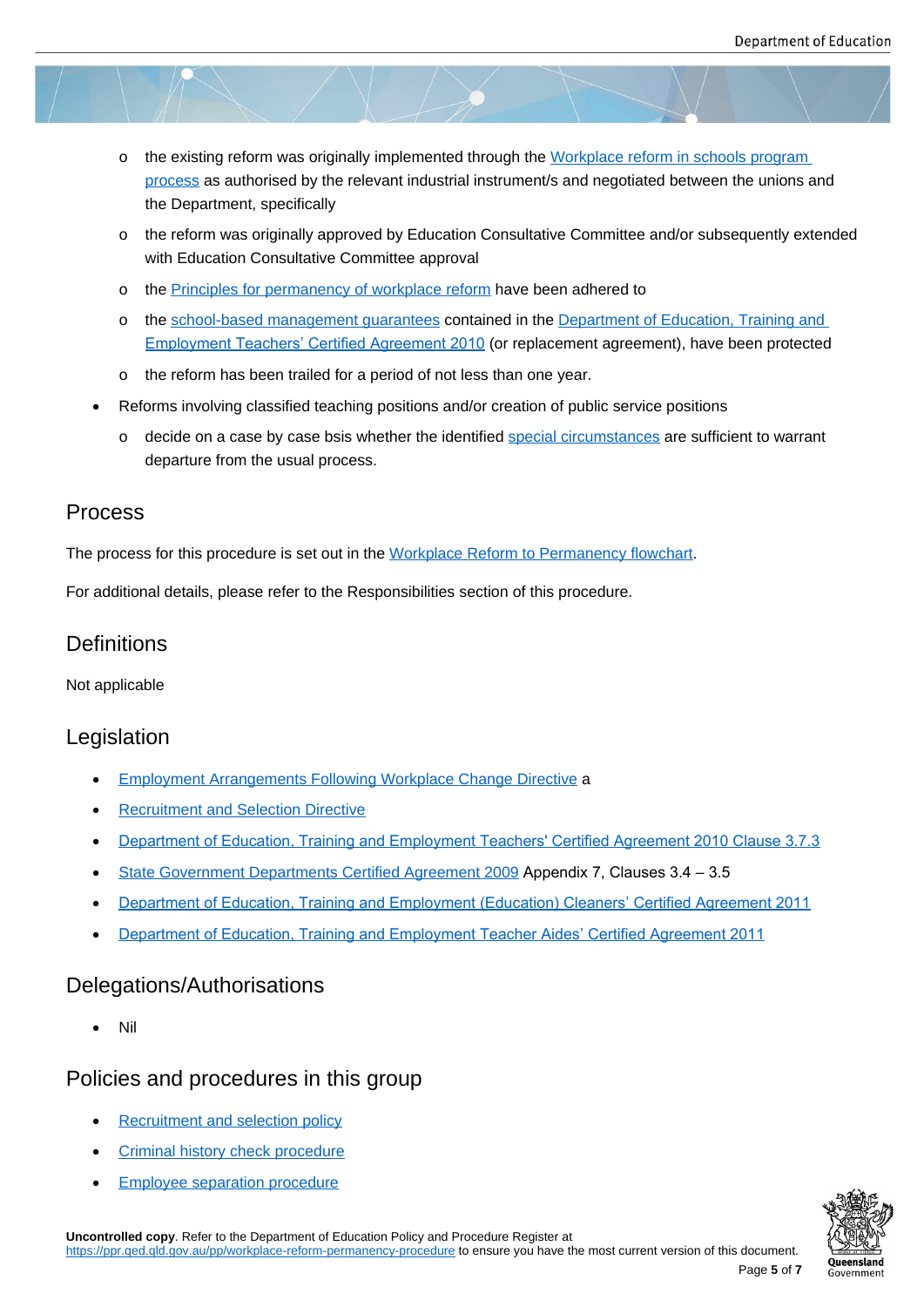- Recruitment and selection procedure
- Recruitment of classified teacher positions (school leaders and heads of program) procedure
- [Relinquish from position procedure](https://ppr.qed.qld.gov.au/pp/recruitment-and-selection-procedure)
- [Relocation of classified teachers \(school leaders and heads of program\) procedure](https://ppr.qed.qld.gov.au/pp/recruitment-of-classified-teacher-positions-school-leaders-and-heads-of-program-procedure)
- [Transfer at level procedure](https://ppr.qed.qld.gov.au/pp/relinquish-from-position-procedure)
- [Unattach from position procedure](https://ppr.qed.qld.gov.au/pp/relocation-of-classified-teachers-school-leaders-and-heads-of-program-procedure)

## Supp[orting information fo](https://ppr.qed.qld.gov.au/pp/transfer-at-level-procedure)r this procedure

- [Principles for permanency of work](https://ppr.qed.qld.gov.au/pp/unattach-from-position-procedure)place reform
- Special circumstances
- **[Standard and non-standard workplace reforms](https://ppr.qed.qld.gov.au/attachment/principles-for-permanency-of-workplace-reform.docx)**
- [Workforce Planning](https://ppr.qed.qld.gov.au/attachment/special-circumstances.docx)
- [Workplace reform to permanency application fo](https://ppr.qed.qld.gov.au/attachment/standard-and-non-standard-workplace-reforms.pdf)rm and other documents
- [Workplace reform to](https://ppr.qed.qld.gov.au/attachment/workforce-planning.docx) permanency flowchart

## Othe[r resources](https://ppr.qed.qld.gov.au/attachment/workplace-reform-to-permanency-application-form-and-other-documents.docx)

- [Local Consultative Committee](https://ppr.qed.qld.gov.au/attachment/workplace-reform-to-permanency-flowchart.pdf)
- School-based management guarantees
- [School notional salaries Casu](https://ppr.qed.qld.gov.au/attachment/workplace-reform-to-permanency-application-form-and-other-documents.docx)al and temporary/permanent
- [Timelines](https://ppr.qed.qld.gov.au/attachment/workplace-reform-to-permanency-application-form-and-other-documents.docx)
- [Workplace reform program](https://ppr.qed.qld.gov.au/attachment/workplace-reform-to-permanency-application-form-and-other-documents.docx)

## **Cont[act](https://ppr.qed.qld.gov.au/attachment/workplace-reform-to-permanency-application-form-and-other-documents.docx)**

For en[quiries about Workplace Rel](https://ppr.qed.qld.gov.au/attachment/workplace-reform-to-permanency-application-form-and-other-documents.docx)ations Permanency, please contact:

Principal Policy Officer, Workforce Relations Workforce Relations Phone: (07) 3836 0999 Fax: (07) 3237 0011

## Review date

16/08/2013

## Superseded versions

*Previous seven years shown. Minor version updates not included.*



Page **6** of **7**